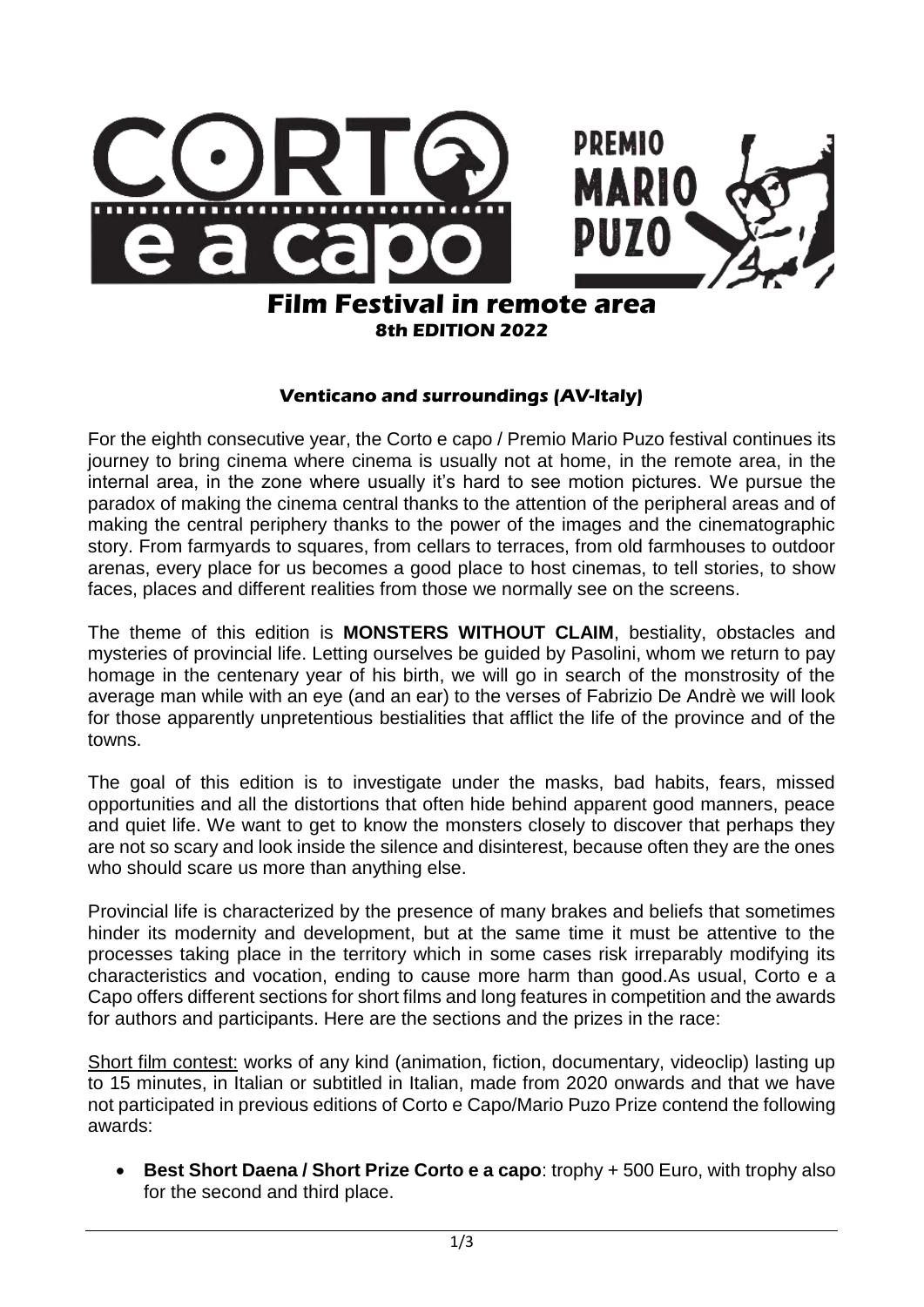

- **"Monsters without claim / Mostri senza pretese"** Prize + 200 €. Special dedicated to short films that have been able to better represent the theme of the event "*Monsters without claim, bestiality, obstacles and mysteries of provincial life".*
- **Best Social Short - The Imaginal:** Trophy + € 100. Award that the Daena association wants to dedicate to those who manage to treat a social (or psychological) theme with originality, style and communication.
- **Best school short - School days**: prize dedicated to the best short film made in schools of any type and grade (Schools can ask a waiver code for free entry).
- **Short film – Rotten Apples, Slow Food Avellino Award!**, *Slow Food Avellino APS* brings together stories of off-key notes with a surprising moral. Misplaced people and objects; lessons learned despite; good intentions go get blessed. The most appetizing will be awarded as a buggy apple to save.

For feature films: this year Corto e capo confirms the interest in the world of independent feature films, works lasting more than 52 minutes of any type that have been made from 2020 onwards and that are in Italian or with Italian subtitles, with the following sections in competition:

- **DAENA Award for feature films** € 200 + Trophy, dedicated to independent works of fiction of any kind and with a free theme.;
- **Special DAENA documentary prize** € 150 + Trophy, dedicated to documentary works.

**Premo Mario Puzo** Trophy to the best screenplay that the jury will assign to the work that will have a better narrative structure and a high quality writing. The award is a tribute to the great Mario Puzo, author and writer of successful works such as Il padrino, Cotton club and Superman, which has its origins in Dentecane, just a few steps from the festival.

The registration for the competition can only take place through the "Film freeway" platform, in the page dedicated to Corto and in charge, through the following timetable with related rates:

- from 10 January to 3 April will cost  $$7;$
- from 4 April to 15 May at a cost of  $$ 15$ ;

A download link must be active for all the works. In the case of works with dialogues in a foreign language, subtitling in Italian is compulsory. The works already presented at previous editions of Corto and at the head are not admitted in the competition.

Participation in the festival implies acceptance of the following general rules:

- All shipping costs are incurred by the participant
- While ensuring the utmost care for the works, no responsibility is assumed for any loss or damage caused by any cause they are generated.
- The selection of the visual material will be carried out in an unquestionable judgment of the organization of the festival, either directly or through the means decided by it. The winners of the individual sections will be determined by a qualified jury nominated by the organization itself.